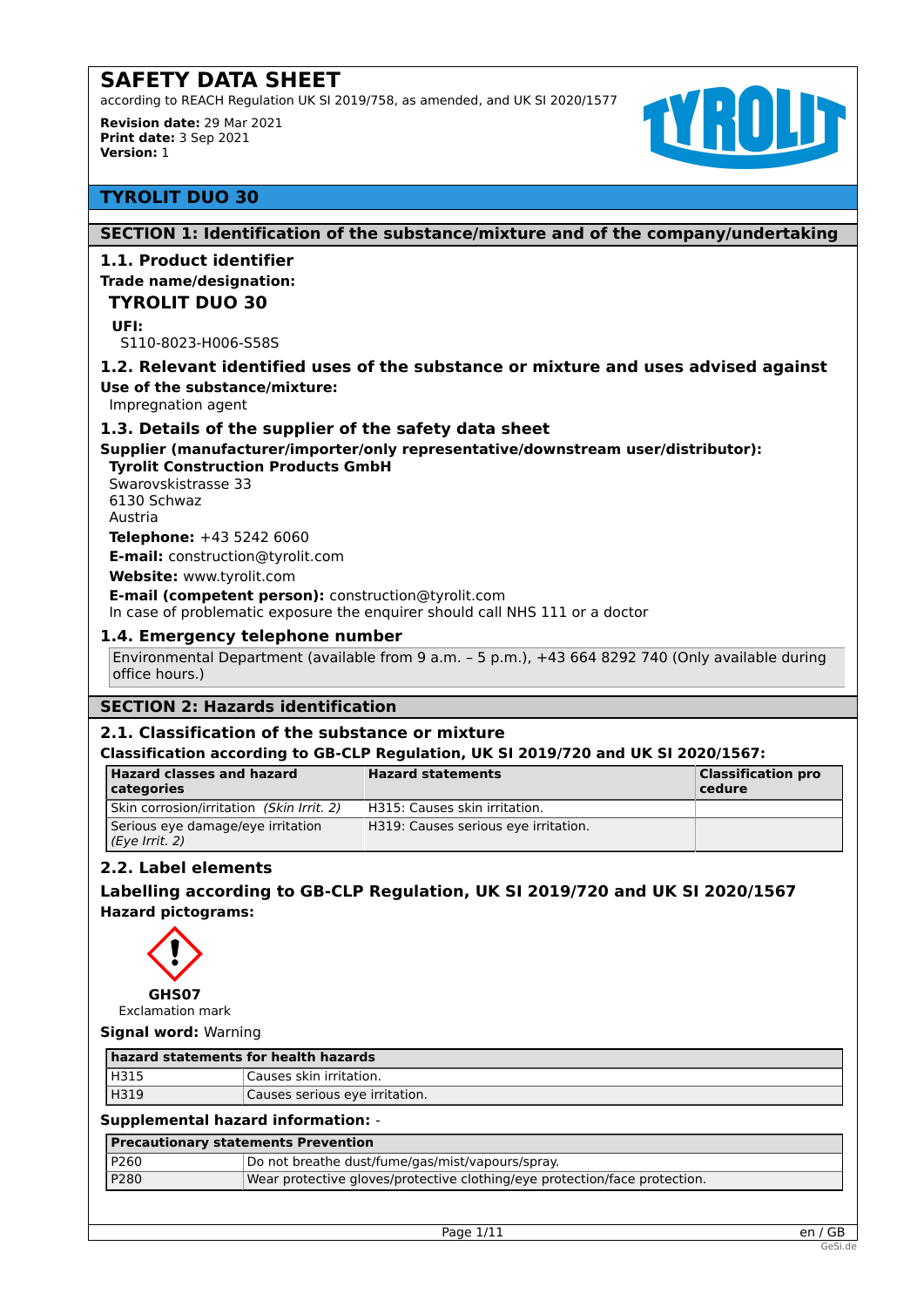according to REACH Regulation UK SI 2019/758, as amended, and UK SI 2020/1577

**Revision date:** 29 Mar 2021 **Print date:** 3 Sep 2021 **Version:** 1



# **TYROLIT DUO 30**

| l P305 + P351 +<br>P338 | IF IN EYES: Rinse cautiously with water for several minutes. Remove contact lenses, if<br>present and easy to do. Continue rinsing. |
|-------------------------|-------------------------------------------------------------------------------------------------------------------------------------|
| P332 + P313             | If skin irritation occurs: Get medical advice/attention.                                                                            |

## **2.3. Other hazards**

No data available

## **SECTION 3: Composition / information on ingredients**

#### **3.2. Mixtures**

#### **Hazardous ingredients / Hazardous impurities / Stabilisers:**

| product identifiers                                                                          | Substance name<br><b>Classification according to GB-CLP Regulation, UK SI</b><br>2019/720 and UK SI 2020/1567                                                                                                                                 | Concen-<br>tration    |
|----------------------------------------------------------------------------------------------|-----------------------------------------------------------------------------------------------------------------------------------------------------------------------------------------------------------------------------------------------|-----------------------|
| CAS No.: 1312-76-1<br><b>EC No.: 215-199-1</b><br><b>REACH No.:</b><br>01-2119456888-17-0002 | Silicic acid, potassium salt<br>Eye Irrit. 2 (H319), STOT SE 3 (H335), Skin Irrit. 2 (H315)<br><b>Specific concentration limit (SCL)</b><br>STOT SE 3; H335: $C \ge 75\%$<br>Eye Irrit. 2; H319: C ≥ 40%<br>Skin Irrit. 2: H315: $C \ge 40\%$ | $\leq 20$<br>weight-% |
| CAS No.: 31795-24-1<br>EC No.: $250-807-9$<br><b>REACH No.:</b><br>01-2119517439-34-0000     | potassium methylsilanetriolate<br>Eye Dam. 1 (H318), Skin Corr. 1A (H314)<br>$\Leftrightarrow$<br><b>Danger</b>                                                                                                                               | $\leq$ 5<br>weight-%  |
| CAS No.: 1310-66-3                                                                           | lithium hydroxide<br>Acute Tox. 4 (H302), Eye Dam. 1 (H318), Skin Corr. 1A (H314)<br><b>Danger</b>                                                                                                                                            | $<$ 1<br>weight-%     |

Full text of H- and EUH-phrases: see section 16.

#### **SECTION 4: First aid measures**

# **4.1. Description of first aid measures**

#### **General information:**

In case of accident or unwellness, seek medical advice immediately (show directions for use or safety data sheet if possible). Remove victim out of the danger area. Remove contaminated, saturated clothing. If unconscious but breathing normally, place in recovery position and seek medical advice. Do not leave affected person unattended.

#### **Following inhalation:**

Provide fresh air. In case of respiratory tract irritation, consult a physician.

#### **In case of skin contact:**

After contact with skin, wash immediately with plenty of water and soap. If skin irritation or rash occurs: Get medical advice/attention.

#### **After eye contact:**

After contact with the eyes, rinse with water with the eyelids open for a sufficient length of time, then consult an ophthalmologist immediately.

# **Following ingestion:**

If accidentally swallowed rinse the mouth with plenty of water (only if the person is conscious) and obtain immediate medical attention. Rinse mouth. Let water be drunken in little sips (dilution effect). Get medical advice/attention if you feel unwell.

# **Self-protection of the first aider:**

Use personal protection equipment.

# **4.2. Most important symptoms and effects, both acute and delayed**

Skin corrosion/irritation. Serious eye damage/eye irritation.

# **4.3. Indication of any immediate medical attention and special treatment needed** Treat symptomatically.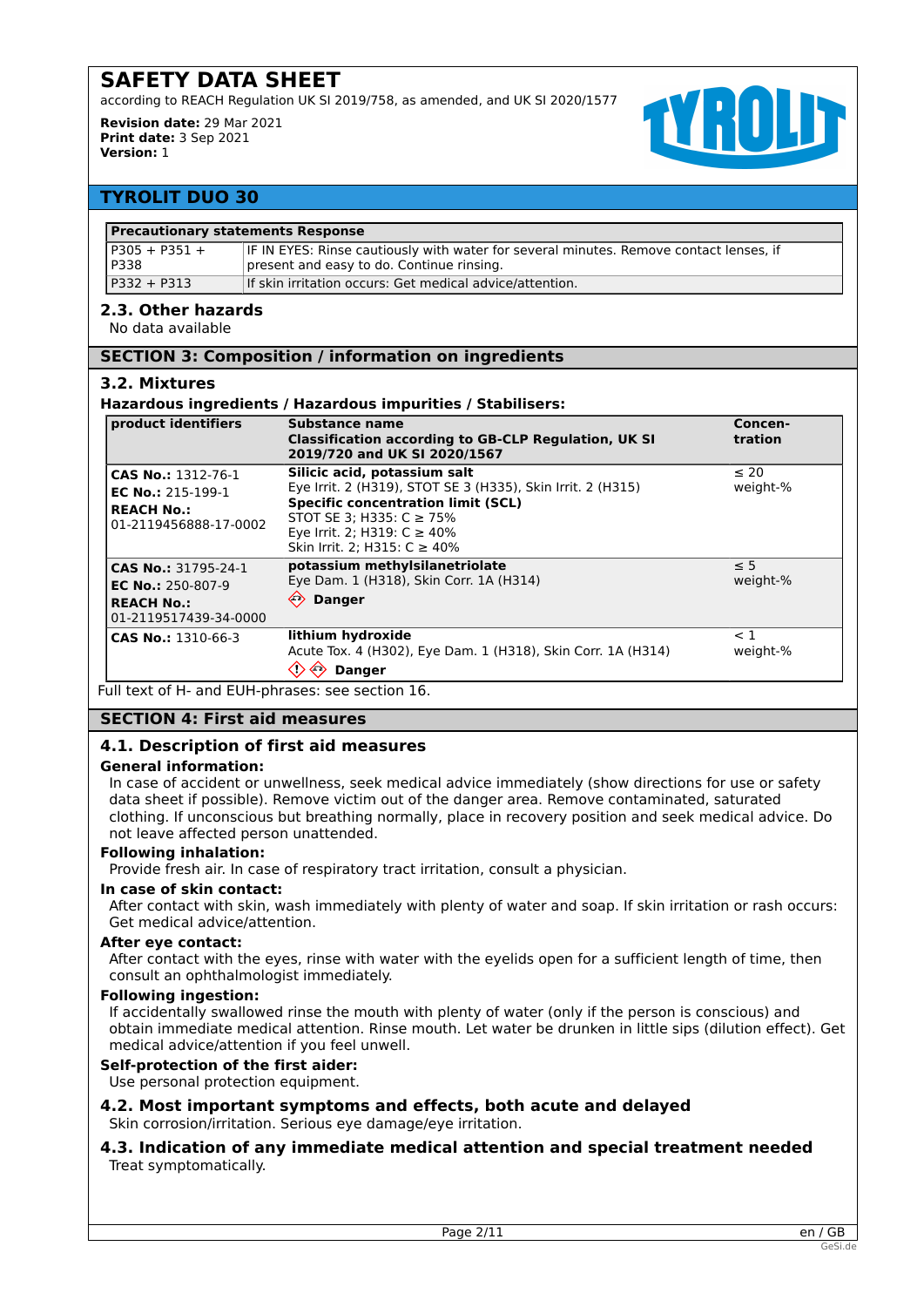according to REACH Regulation UK SI 2019/758, as amended, and UK SI 2020/1577

**Revision date:** 29 Mar 2021 **Print date:** 3 Sep 2021 **Version:** 1



# **TYROLIT DUO 30**

# **SECTION 5: Firefighting measures**

### **5.1. Extinguishing media**

## **Suitable extinguishing media:**

The product itself does not burn. Co-ordinate fire-fighting measures to the fire surroundings.

#### **Unsuitable extinguishing media:**

Full water jet

## **5.2. Special hazards arising from the substance or mixture**

Pyrolysis products, toxic. The product itself does not burn.

#### **Hazardous combustion products:**

Nitrogen oxides (NOx), Carbon dioxide (CO2), Carbon monoxide; In case of fire: Gases/vapours, toxic

#### **5.3. Advice for firefighters**

Wear a self-contained breathing apparatus and chemical protective clothing.

## **5.4. Additional information**

Collect contaminated fire extinguishing water separately. Do not allow entering drains or surface water. Dispose of waste according to applicable legislation.

## **SECTION 6: Accidental release measures**

# **6.1. Personal precautions, protective equipment and emergency procedures**

# **6.1.1. For non-emergency personnel**

#### **Personal precautions:**

Remove persons to safety. Special danger of slipping by leaking/spilling product. Provide adequate ventilation.

#### **Protective equipment:**

Wear protective gloves/protective clothing/eye protection/face protection.

#### **6.1.2. For emergency responders**

#### **Personal protection equipment:**

Personal protection equipment: see section 8

#### **6.2. Environmental precautions**

Do not allow to enter into surface water or drains.

# **6.3. Methods and material for containment and cleaning up**

#### **For containment:**

Absorb with liquid-binding material (sand, diatomaceous earth, acid- or universal binding agents).

#### **For cleaning up:**

Wipe up with absorbent material (eg. cloth, fleece). Wash with plenty of water.

#### **Other information:**

Treat the recovered material as prescribed in the section on waste disposal.

#### **6.4. Reference to other sections**

Safe handling: see section 7 Personal protection equipment: see section 8 Disposal: see section 13

#### **6.5. Additional information**

Use appropriate container to avoid environmental contamination.

# **SECTION 7: Handling and storage**

# **7.1. Precautions for safe handling**

# **Protective measures**

## **Advices on safe handling:**

Wear personal protection equipment (refer to section 8).

#### **Fire prevent measures:**

Usual measures for fire prevention. No special measures are necessary.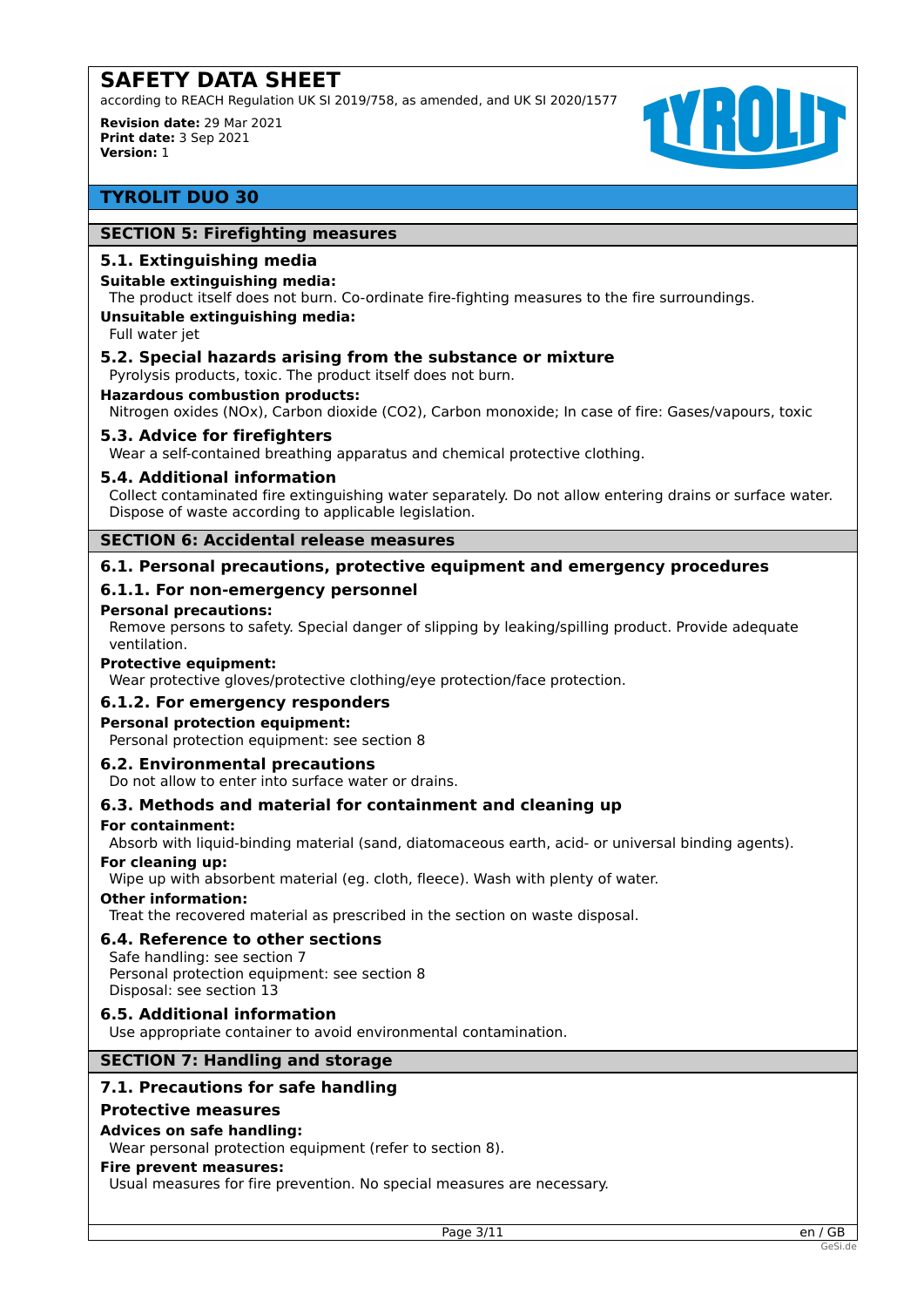according to REACH Regulation UK SI 2019/758, as amended, and UK SI 2020/1577

**Revision date:** 29 Mar 2021 **Print date:** 3 Sep 2021 **Version:** 1



# **TYROLIT DUO 30**

## **Measures to prevent aerosol and dust generation:**

Use only in well-ventilated areas.

## **Environmental precautions:**

Do not allow to enter into surface water or drains.

### **Advices on general occupational hygiene**

Wash hands before breaks and after work. Use protective skin cream before handling the product. When using do not eat, drink or smoke. Avoid contact with eyes and skin.

## **7.2. Conditions for safe storage, including any incompatibilities**

#### **Technical measures and storage conditions:**

Keep container tightly closed in a cool, well-ventilated place.

#### **Packaging materials:**

Keep/Store only in original container.

#### **Requirements for storage rooms and vessels:**

The floor should be leak tight, jointless and not absorbent.

## **Hints on storage assembly:**

Do not store together with: Food and feedingstuffs

**Storage class (TRGS 510, Germany):** 12 – non-combustible liquids that cannot be assigned to any of the above storage classes

#### **Further information on storage conditions:**

Protect containers against damage. Keep away from heat.

#### **7.3. Specific end use(s)**

#### **Recommendation:**

Observe technical data sheet.

#### **SECTION 8: Exposure controls/personal protection**

# **8.1. Control parameters**

# **8.1.1. Occupational exposure limit values**

| Limit value<br>type (country<br>of origin) | Substance name                                               | 1 Long-term occupational exposure limit value<br>2 short-term occupational exposure limit value<br>3 Instantaneous value<br>4 Monitoring and observation processes<br>5 Remark |
|--------------------------------------------|--------------------------------------------------------------|--------------------------------------------------------------------------------------------------------------------------------------------------------------------------------|
| WEL (GB)                                   | silicon dioxide<br>CAS No.: 112926-00-8<br>EC No.: 231-545-4 | $(1)$ 2.4 mg/m <sup>3</sup><br><b>5</b> (Silica, amorphous; respirable fraction)                                                                                               |
| WEL (GB)                                   | silicon dioxide<br>CAS No.: 112926-00-8<br>EC No.: 231-545-4 | $\Omega$ 6 mg/m <sup>3</sup><br>5 (Silica, amorphous; inhalable fraction)                                                                                                      |

# **8.1.2. Biological limit values**

No data available

# **8.1.3. DNEL-/PNEC-values**

| Substance name                                                          | <b>DNEL value</b>      | 1 DNEL type<br>2 Exposure route                               |
|-------------------------------------------------------------------------|------------------------|---------------------------------------------------------------|
| Silicic acid, potassium salt<br>CAS No.: 1312-76-1<br>EC No.: 215-199-1 | $1.38 \text{ mg/m}^3$  | 1 DNEL Consumer<br>2 Long-term - inhalation, systemic effects |
| Silicic acid, potassium salt<br>CAS No.: 1312-76-1<br>EC No.: 215-199-1 | $5.61$ mg/kg<br>bw/day | 1 DNEL worker<br>2 Long-term - inhalation, local effects      |
| Silicic acid, potassium salt<br>CAS No.: 1312-76-1<br>EC No.: 215-199-1 | $0.74 \text{ mg/m}^3$  | 1 DNEL Consumer<br>2 Long-term - dermal, systemic effects     |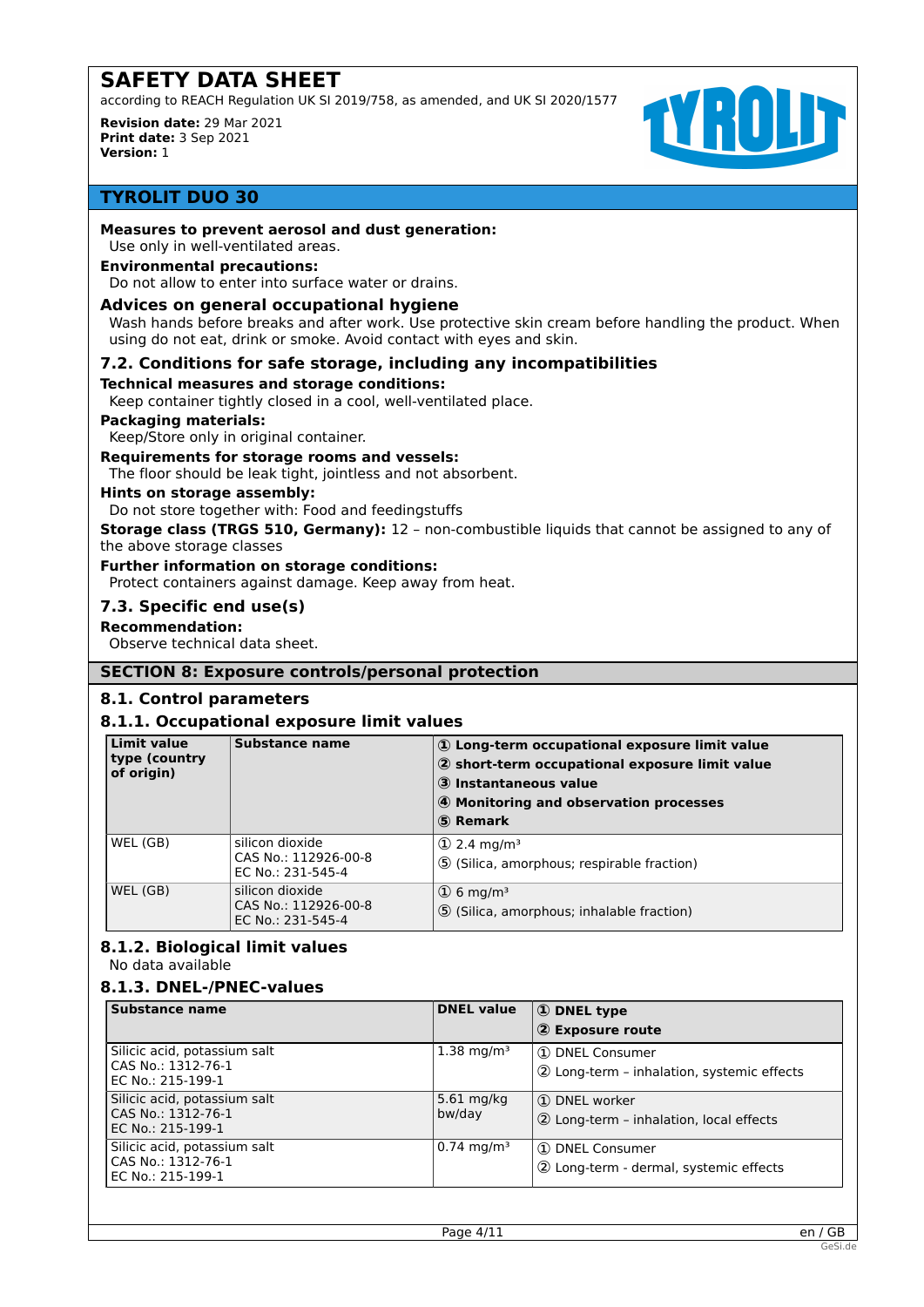according to REACH Regulation UK SI 2019/758, as amended, and UK SI 2020/1577

**Revision date:** 29 Mar 2021 **Print date:** 3 Sep 2021 **Version:** 1



# **TYROLIT DUO 30**

| <b>Substance name</b>                                                      | <b>DNEL value</b>      | <b>1</b> DNEL type                                            |
|----------------------------------------------------------------------------|------------------------|---------------------------------------------------------------|
|                                                                            |                        | 2 Exposure route                                              |
| Silicic acid, potassium salt<br>CAS No.: 1312-76-1<br>EC No.: 215-199-1    | 1.49 mg/kg<br>bw/day   | 1 DNEL worker<br>2 Long-term - dermal, local effects          |
| Silicic acid, potassium salt<br>CAS No.: 1312-76-1<br>EC No.: 215-199-1    | 0.74 mg/kg<br>bw/day   | 1 DNEL Consumer<br>2 Long-term - oral, systemic effects       |
| potassium methylsilanetriolate<br>CAS No.: 31795-24-1<br>EC No.: 250-807-9 | $47$ mg/m <sup>3</sup> | 1 DNEL worker<br>2 Long-term - inhalation, systemic effects   |
| potassium methylsilanetriolate<br>CAS No.: 31795-24-1<br>EC No.: 250-807-9 | $10 \text{ mg/m}^3$    | 1 DNEL Consumer<br>2 Long-term - inhalation, systemic effects |
| potassium methylsilanetriolate<br>CAS No.: 31795-24-1<br>EC No.: 250-807-9 | $47 \text{ mg/m}^3$    | 1 DNEL worker<br>2 Acute - inhalation, systemic effects       |
| potassium methylsilanetriolate<br>CAS No.: 31795-24-1<br>EC No.: 250-807-9 | $10 \text{ mg/m}^3$    | 1 DNEL Consumer<br>2 Acute - inhalation, systemic effects     |
| potassium methylsilanetriolate<br>CAS No.: 31795-24-1<br>EC No.: 250-807-9 | $6.6$ mg/kg<br>bw/day  | 1 DNEL worker<br>2 Long-term - dermal, systemic effects       |
| potassium methylsilanetriolate<br>CAS No.: 31795-24-1<br>EC No.: 250-807-9 | 4 mg/kg bw/<br>day     | 1 DNEL Consumer<br>2 Long-term - dermal, systemic effects     |
| potassium methylsilanetriolate<br>CAS No.: 31795-24-1<br>EC No.: 250-807-9 | $6.6$ mg/kg<br>bw/day  | $\Omega$ DNFL worker<br>2 Acute - dermal, systemic effects    |
| potassium methylsilanetriolate<br>CAS No.: 31795-24-1<br>EC No.: 250-807-9 | 4 mg/kg bw/<br>day     | 1 DNEL Consumer<br>2 Acute - dermal, systemic effects         |
| potassium methylsilanetriolate<br>CAS No.: 31795-24-1<br>EC No.: 250-807-9 | 0.42 mg/kg<br>bw/day   | 1 DNEL Consumer<br>2 Long-term - oral, systemic effects       |
| <b>Substance name</b>                                                      | <b>PNEC Value</b>      | 1 PNEC type                                                   |
| Silicic acid, potassium salt<br>CAS No.: 1312-76-1<br>EC No.: 215-199-1    | 7.5 mg/l               | 1 PNEC aquatic, freshwater                                    |
| potassium methylsilanetriolate<br>CAS No.: 31795-24-1<br>EC No.: 250-807-9 | 4.2 mg/l               | 1 PNEC aquatic, freshwater                                    |
| potassium methylsilanetriolate<br>CAS No.: 31795-24-1<br>EC No.: 250-807-9 | $0.42$ mg/l            | 1 PNEC aquatic, marine water                                  |
| potassium methylsilanetriolate<br>CAS No.: 31795-24-1<br>EC No.: 250-807-9 | $10$ mg/l              | 1 PNEC sewage treatment plant                                 |
| potassium methylsilanetriolate<br>CAS No.: 31795-24-1<br>EC No.: 250-807-9 | 3.3 mg/kg              | 1 PNEC sediment, freshwater                                   |
| potassium methylsilanetriolate<br>CAS No.: 31795-24-1<br>EC No.: 250-807-9 | 0.33 mg/kg             | 1 PNEC sediment, marine water                                 |
| potassium methylsilanetriolate<br>CAS No.: 31795-24-1<br>EC No.: 250-807-9 | 3.3 mg/kg              | 1 PNEC secondary poisoning                                    |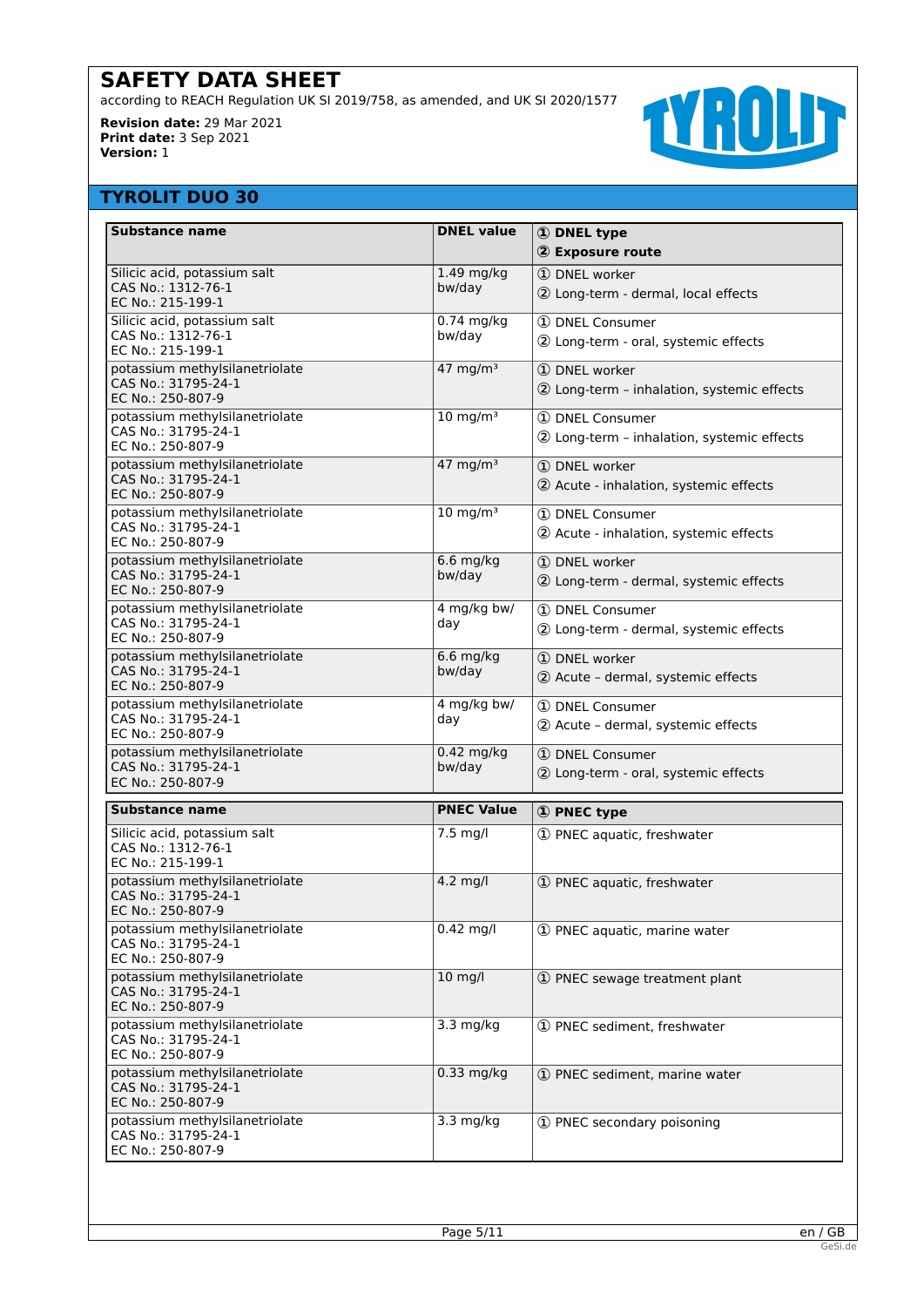according to REACH Regulation UK SI 2019/758, as amended, and UK SI 2020/1577

**Revision date:** 29 Mar 2021 **Print date:** 3 Sep 2021 **Version:** 1



# **TYROLIT DUO 30**

## **8.2. Exposure controls**

## **8.2.1. Appropriate engineering controls**

Technical measures to prevent exposure

## **8.2.2. Personal protection equipment**

#### **Eye/face protection:**

Eye glasses with side protection EN 166

#### **Skin protection:**

Tested protective gloves must be worn EN ISO 374. Suitable material: Butyl caoutchouc (butyl rubber), Breakthrough time: > 120 min. In the case of wanting to use the gloves again, clean them before taking off and air them well. Breakthrough times and swelling properties of the material must be taken into consideration.

#### **Respiratory protection:**

If technical exhaust or ventilation measures are not possible or insufficient, respiratory protection must be worn. Respiratory protection necessary at: aerosol or mist formation. Filtering device (full mask or mouthpiece) with filter: P2

#### **Other protection measures:**

Do not breathe vapour/aerosol. Avoid contact with eyes and skin. Wear suitable protective clothing and gloves.

#### **8.2.3. Environmental exposure controls**

Siehe Abschnitt 7. Es sind keine darüber hinausgehenden Maßnahmen erforderlich.

## **SECTION 9: Physical and chemical properties**

# **9.1. Information on basic physical and chemical properties**

#### **Appearance**

**Physical state:** Liquid **Colour:** colourless **Odour:** not determined

## **Safety relevant basis data**

| parameter                                       |                          | at °C | <b>Method</b>              | <b>Remark</b> |
|-------------------------------------------------|--------------------------|-------|----------------------------|---------------|
| pH                                              | $\approx$ 11             | 20 °C |                            |               |
| Melting point                                   | not determined           |       |                            |               |
| Freezing point                                  | not determined           |       |                            |               |
| Initial boiling point and boiling<br>range      | $\approx 100$ °C         |       |                            |               |
| Decomposition temperature                       | not determined           |       |                            |               |
| Flash point                                     | not determined           |       |                            |               |
| Evaporation rate                                | not determined           |       |                            |               |
| Auto-ignition temperature                       | not determined           |       |                            |               |
| Upper/lower flammability or<br>explosive limits | not determined           |       |                            |               |
| Vapour pressure                                 | not determined           |       |                            |               |
| Vapour density                                  | not determined           |       |                            |               |
| Density                                         | $1.13$ g/cm <sup>3</sup> | 20 °C | <b>ISO 2811, part</b><br>2 |               |
| Relative density                                | not determined           |       |                            |               |
| <b>Bulk density</b>                             | not determined           |       |                            |               |
| Water solubility                                | completely<br>miscible   | 20 °C |                            |               |
| Partition coefficient: n-octanol/<br>water      | not determined           |       |                            |               |
| Dynamic viscosity                               | not determined           |       |                            |               |
| Kinematic viscosity                             | not determined           |       |                            |               |

#### **9.2. Other information**

No data available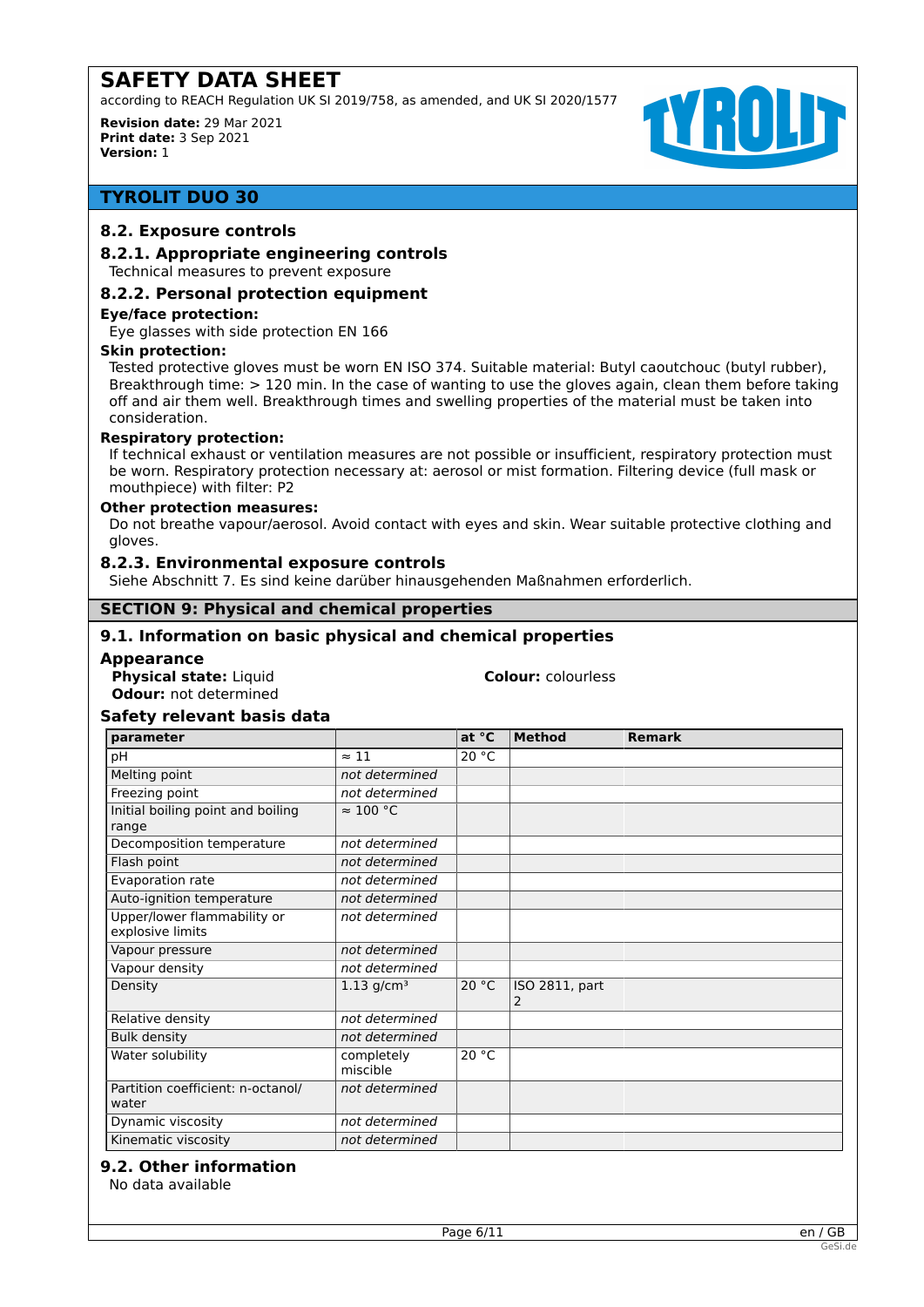according to REACH Regulation UK SI 2019/758, as amended, and UK SI 2020/1577

**Revision date:** 29 Mar 2021 **Print date:** 3 Sep 2021 **Version:** 1



# **TYROLIT DUO 30**

## **SECTION 10: Stability and reactivity**

#### **10.1. Reactivity**

No hazardous reaction when handled and stored according to provisions. The product itself does not burn.

#### **10.2. Chemical stability**

The product is chemically stable under recommended conditions of storage, use and temperature.

#### **10.3. Possibility of hazardous reactions** Exothermic reaction with: Acid

#### **10.4. Conditions to avoid**

See section 7. No additional measures necessary.

#### **10.5. Incompatible materials**

Materials to avoid: Acid, Light metals (Formation of: Hydrogen)

#### **10.6. Hazardous decomposition products**

No known hazardous decomposition products. In case of fire: Gases/vapours, toxic

# **SECTION 11: Toxicological information**

# **11.1. Information on hazard classes as defined in Regulation (EC) No 1272/2008**

| Substance name                                                             | <b>Toxicological information</b>                                                                                                    |
|----------------------------------------------------------------------------|-------------------------------------------------------------------------------------------------------------------------------------|
| Silicic acid, potassium salt<br>CAS No.: 1312-76-1<br>EC No.: 215-199-1    | $LD_{50}$ oral:<br>$>$ 2,000 mg/kg (Rat)<br>$LD_{50}$ dermal:<br>>5,000 mg/kg (rat) EPA OPPTS 870.1200 (Acute<br>Dermal Toxicity)   |
|                                                                            | $LC_{50}$ Acute inhalation toxicity (vapour):<br>>2.06 mg/l 4 h (rat) EPA OPPTS 870.1300 (Acute<br>inhalation toxicity)             |
| potassium methylsilanetriolate<br>CAS No.: 31795-24-1<br>EC No.: 250-807-9 | $LD_{50}$ oral:<br>$>$ 2,000 mg/kg (Rat)                                                                                            |
| lithium hydroxide<br>CAS No.: 1310-66-3                                    | $LD_{50}$ oral:<br>210 mg/kg (Ratte)<br>$LD_{50}$ dermal:<br>>2,000 mg/kg (rat)<br>$LC_{50}$ Acute inhalation toxicity (dust/mist): |
|                                                                            | $>3.4$ mg/l 4 h (rat)                                                                                                               |

# **Acute oral toxicity:**

not determined **Acute dermal toxicity:**

#### not determined

**Acute inhalation toxicity:** not determined

# **Skin corrosion/irritation:**

Causes skin irritation. **Serious eye damage/irritation:**

# Causes serious eye irritation.

**Respiratory or skin sensitisation:**

# not determined

**Germ cell mutagenicity:** not determined

# **Carcinogenicity:**

not determined

#### **Reproductive toxicity:** not determined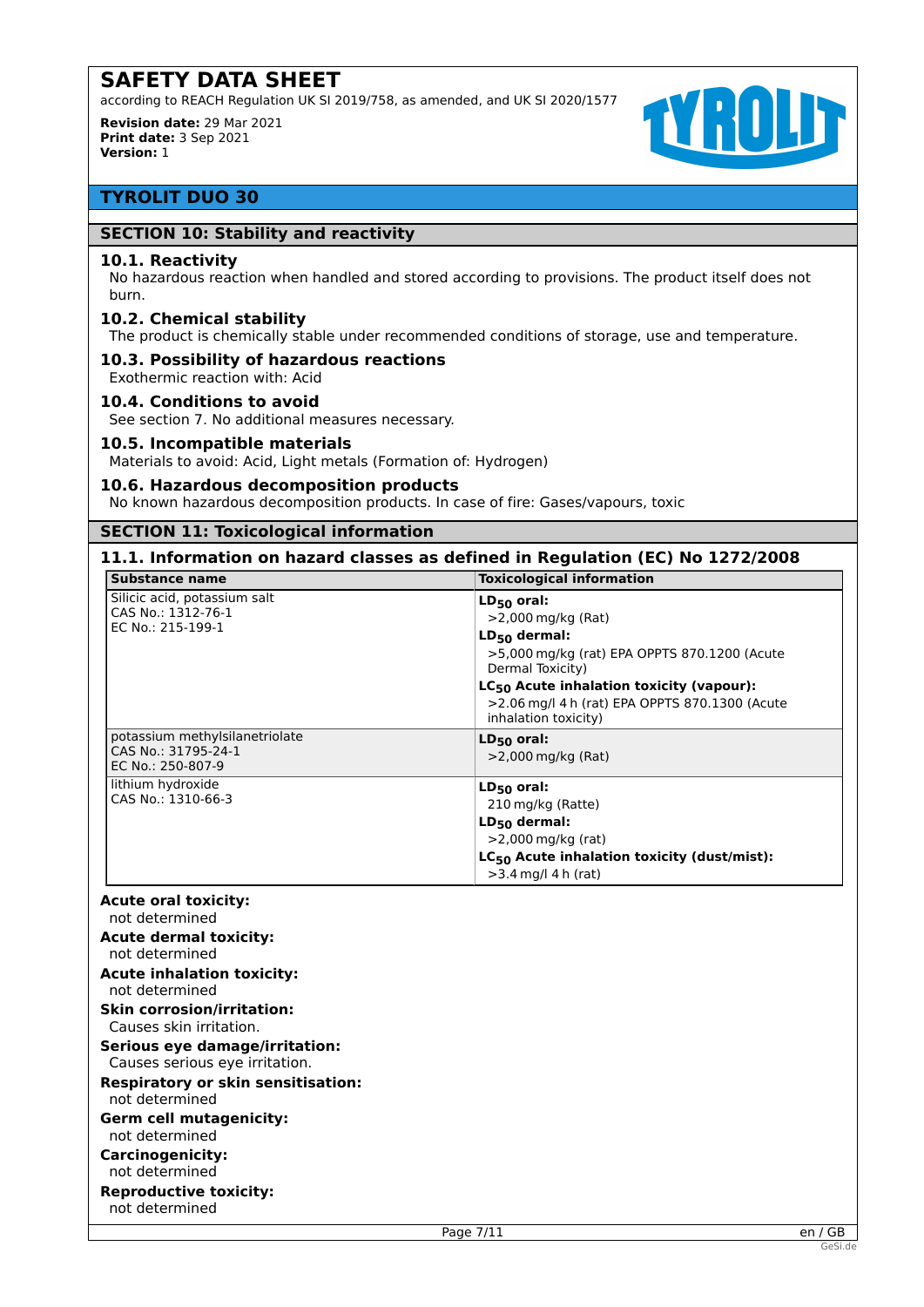according to REACH Regulation UK SI 2019/758, as amended, and UK SI 2020/1577

**Revision date:** 29 Mar 2021 **Print date:** 3 Sep 2021 **Version:** 1



# **TYROLIT DUO 30**

**STOT-single exposure:** not determined **STOT-repeated exposure:** not determined

# **Aspiration hazard:** not determined

#### **11.2. Information on other hazards** No data available

**SECTION 12: Ecological information**

# **12.1. Toxicity**

| Substance name                           | <b>Toxicological information</b>                                                                                                                                                                                                                                 |  |  |
|------------------------------------------|------------------------------------------------------------------------------------------------------------------------------------------------------------------------------------------------------------------------------------------------------------------|--|--|
| Silicic acid, potassium salt             | $EC_{50}$ : >146 mg/l (Daphnia pulex (water flea))                                                                                                                                                                                                               |  |  |
| CAS No.: 1312-76-1<br>EC No.: 215-199-1  | $LC_{50}$ : >146 mg/l 2 d (Leuciscus idus (golden orfe))                                                                                                                                                                                                         |  |  |
|                                          | $LC_{50}$ : >146 mg/l 2 d (fish, Leuciscus idus) DIN 38412,                                                                                                                                                                                                      |  |  |
|                                          | Teil 15 (Golden orfe, acute toxicity test). The German<br>standard method for the examination of water, waste<br>water and sludge; bioassays (group L); determination of<br>the effect of substances in water on fish-fish test which<br>corresponds to OECD 203 |  |  |
|                                          | EC <sub>50</sub> : 207 mg/l 3 d (Algae/water plant, Desmodesmu<br>s subspicatus (previous name: Scenedesmus subspic<br>atus)) DIN 38412, Teil 9 (Algal growth inhibition test),                                                                                  |  |  |
|                                          | German National Guideline; the method conforms with<br><b>OECD 201</b>                                                                                                                                                                                           |  |  |
| potassium methylsilanetriolate           | $LC_{50}$ : >500 mg/l 4 d (Danio rerio (zebrafish)) OECD 203                                                                                                                                                                                                     |  |  |
| CAS No.: 31795-24-1<br>EC No.: 250-807-9 | $EC_{50}$ : >100 mg/l 2 d (Daphnia magna (Big water flea))<br><b>OECD 202</b>                                                                                                                                                                                    |  |  |
|                                          | EC <sub>50</sub> : >120 mg/l 3 d (Pseudokirchneriella subcapitata)<br><b>OECD 201</b>                                                                                                                                                                            |  |  |

# **12.2. Persistence and degradability**

| Substance name                                                                 | Biodegradation | Remark |
|--------------------------------------------------------------------------------|----------------|--------|
| potassium methylsilanetriolate<br>I CAS No.: 31795-24-1<br>I EC No.: 250-807-9 | Yes, slowly    |        |

# **12.3. Bioaccumulative potential**

| Substance name                 | Log $K_{\Omega}$ | <b>Bioconcentration factor (BCF)</b> |
|--------------------------------|------------------|--------------------------------------|
| potassium methylsilanetriolate | 2.7              |                                      |
| LCAS No.: 31795-24-1           |                  |                                      |
| I EC No.: 250-807-9            |                  |                                      |

# **12.4. Mobility in soil**

No data available

# **12.5. Results of PBT and vPvB assessment**

| Substance name                                                             | <b>Results of PBT and vPvB assessment</b>                                   |
|----------------------------------------------------------------------------|-----------------------------------------------------------------------------|
| Silicic acid, potassium salt<br>l CAS No.: 1312-76-1<br>EC No.: 215-199-1  |                                                                             |
| potassium methylsilanetriolate<br>CAS No.: 31795-24-1<br>EC No.: 250-807-9 | This substance does not meet the PBT/vPvB criteria of<br>REACH, Annex XIII. |

# **12.6. Endocrine disrupting properties**

No data available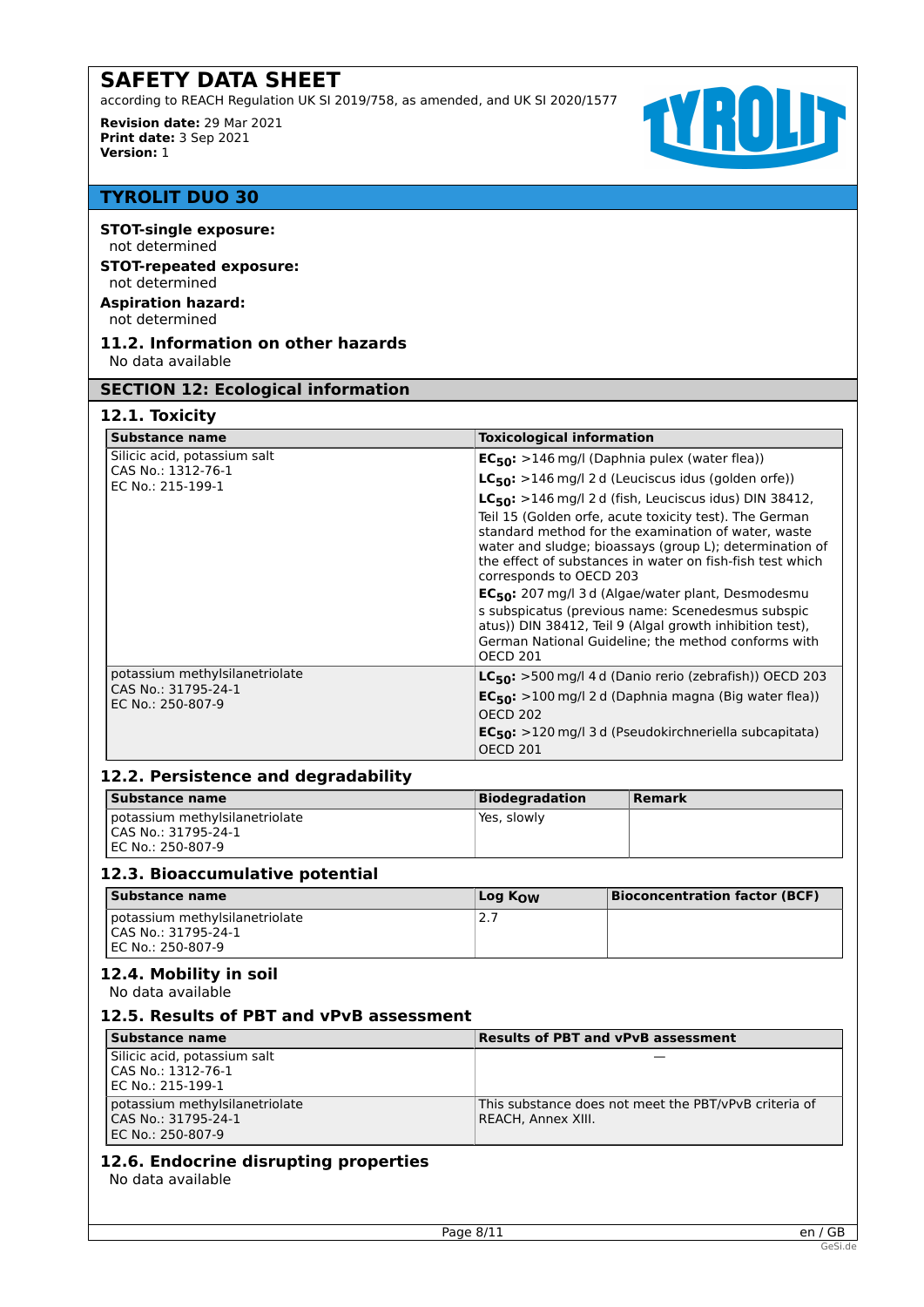according to REACH Regulation UK SI 2019/758, as amended, and UK SI 2020/1577

**Revision date:** 29 Mar 2021 **Print date:** 3 Sep 2021 **Version:** 1



# **TYROLIT DUO 30**

# **12.7. Other adverse effects**

No data available

#### **SECTION 13: Disposal considerations**

### **13.1. Waste treatment methods**

#### **13.1.1. Product/Packaging disposal**

Waste codes/waste designations according to EWC/AVV

#### **Waste code product:**

 $060205*$  other bases

\*: Evidence for disposal must be provided.

#### **Waste code packaging:**

15 01 10 \* packaging containing residues of or contaminated by dangerous substances

\*: Evidence for disposal must be provided.

#### **Waste treatment options**

#### **Appropriate disposal / Product:**

Entsorgung gemäß den behördlichen Vorschriften. Wegen einer Abfallentsorgung den zuständigen zugelassenen Entsorger ansprechen.

#### **Appropriate disposal / Package:**

Completely emptied packages can be recycled.

#### **SECTION 14: Transport information**

No dangerous good in sense of these transport regulations.

| Land transport (ADR/<br>RID)                                     | <b>Inland waterway</b><br>craft (ADN)                            | <b>Sea transport (IMDG)</b>                                      | <b>Air transport (ICAO-</b><br>TI / IATA-DGR)                    |
|------------------------------------------------------------------|------------------------------------------------------------------|------------------------------------------------------------------|------------------------------------------------------------------|
| 14.1. UN number or ID number                                     |                                                                  |                                                                  |                                                                  |
| No dangerous good<br>in sense of these<br>transport regulations. | No dangerous good<br>in sense of these<br>transport regulations. | No dangerous good<br>in sense of these<br>transport regulations. | No dangerous good<br>in sense of these<br>transport regulations. |
| 14.2. UN proper shipping name                                    |                                                                  |                                                                  |                                                                  |
| No dangerous good in sense of<br>these transport regulations.    | No dangerous good in sense of<br>these transport regulations.    | No dangerous good in sense of<br>these transport regulations.    | No dangerous good in sense of<br>these transport regulations.    |
| 14.3. Transport hazard class(es)                                 |                                                                  |                                                                  |                                                                  |
| not relevant                                                     |                                                                  |                                                                  |                                                                  |

# **14.4. Packing group**

not relevant

# **14.5. Environmental hazards**

not relevant

# **14.6. Special precautions for user**

not relevant

#### **14.7. Maritime transport in bulk according to IMO instruments** not relevant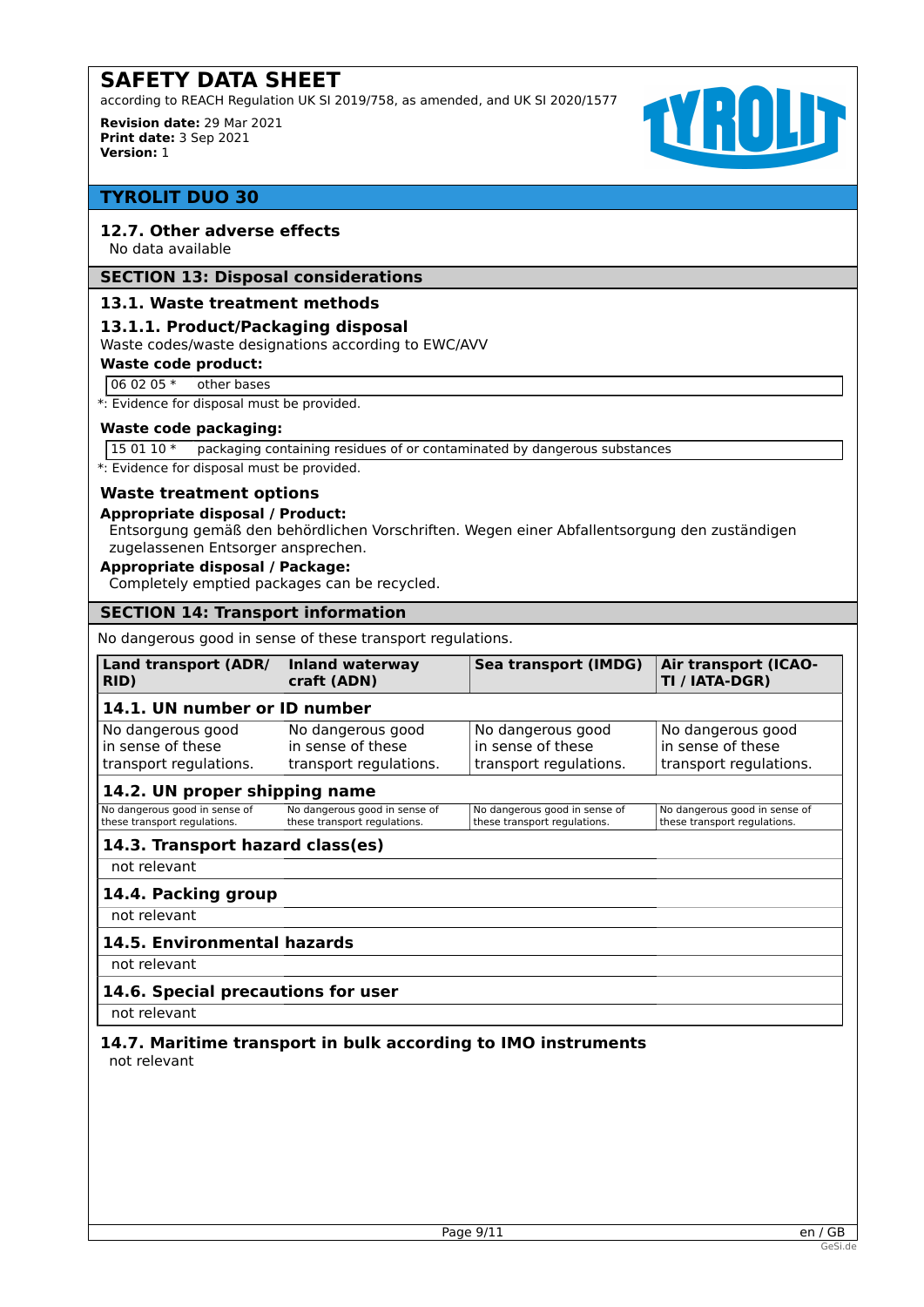according to REACH Regulation UK SI 2019/758, as amended, and UK SI 2020/1577

**Revision date:** 29 Mar 2021 **Print date:** 3 Sep 2021 **Version:** 1



# **TYROLIT DUO 30**

## **SECTION 15: Regulatory information**

## **15.1. Safety, health and environmental regulations/legislation specific for the substance or mixture**

## **15.1.1. EU legislation**

#### **Other regulations (EU):**

2008/98/EC , 2001/118/EC, 1999/13/EC, 2004/42/EC, (EC) No. 1907/2006, (EU) 2015/830, 75/324/EEC, 2008/47/EC, (EC) No. 1272/2008, 2008/68/EC, (EC) No. 648/2004

This product meets the requirements of Regulation (EC) No. 1935/2004 on the limitation of VOC content. Information on Directive 1999/13 / EC on the limitation of emissions of volatile organic compounds (VOC-RL): VOC (in g / L): 0

VOC EU Limit (2004/42/EG) (cat. IIA/h): 30 g/L, VOC-value 0 g/L

This product meets the requirements of Regulation (EC) No. 1935/2004 on the limitation of VOC content.

## **15.1.2. National regulations**

No data available

## **15.2. Chemical Safety Assessment**

No data available

# **SECTION 16: Other information**

## **16.1. Indication of changes**

No data available

#### **16.2. Abbreviations and acronyms**

See overview table at www.euphrac.eu

### **16.3. Key literature references and sources for data**

No data available

| Substance name                                                            | <b>Type</b>                                                                                         | source of supply                                             |
|---------------------------------------------------------------------------|-----------------------------------------------------------------------------------------------------|--------------------------------------------------------------|
| Silicic acid, potassium salt<br>ICAS No.: 1312-76-1<br>IEC No.: 215-199-1 | $ LD_{50}$ dermal; $LC_{50}$ Acute<br>inhalation toxicity (vapour);<br>$LC_{50}$ ; EC <sub>50</sub> | Source: European Chemicals Agency,<br>http://echa.europa.eu/ |
| lithium hydroxide<br>CAS No.: 1310-66-3                                   | $ LD_{50}$ dermal; $LC_{50}$ Acute<br>inhalation toxicity (dust/mist)                               | Source: European Chemicals Agency,<br>http://echa.europa.eu/ |

# **16.4. Classification for mixtures and used evaluation method according to GB-CLP Regulation, UK SI 2019/720 and UK SI 2020/1567**

#### **Classification according to GB-CLP Regulation, UK SI 2019/720 and UK SI 2020/1567:**

| <b>Hazard classes and hazard</b><br>  categories    | <b>Hazard statements</b>             | <b>Classification pro</b><br>cedure |
|-----------------------------------------------------|--------------------------------------|-------------------------------------|
| Skin corrosion/irritation (Skin Irrit. 2)           | H315: Causes skin irritation.        |                                     |
| Serious eye damage/eye irritation<br>(Eye Irrit. 2) | H319: Causes serious eye irritation. |                                     |

# **16.5. Relevant R-, H- and EUH-phrases (Number and full text)**

| <b>Hazard statements</b> |                                          |
|--------------------------|------------------------------------------|
| H302                     | Harmful if swallowed.                    |
| H314                     | Causes severe skin burns and eye damage. |
| H315                     | Causes skin irritation.                  |
| H318                     | Causes serious eye damage.               |
| H319                     | Causes serious eye irritation.           |
| H335                     | May cause respiratory irritation.        |

#### **16.6. Training advice**

No data available